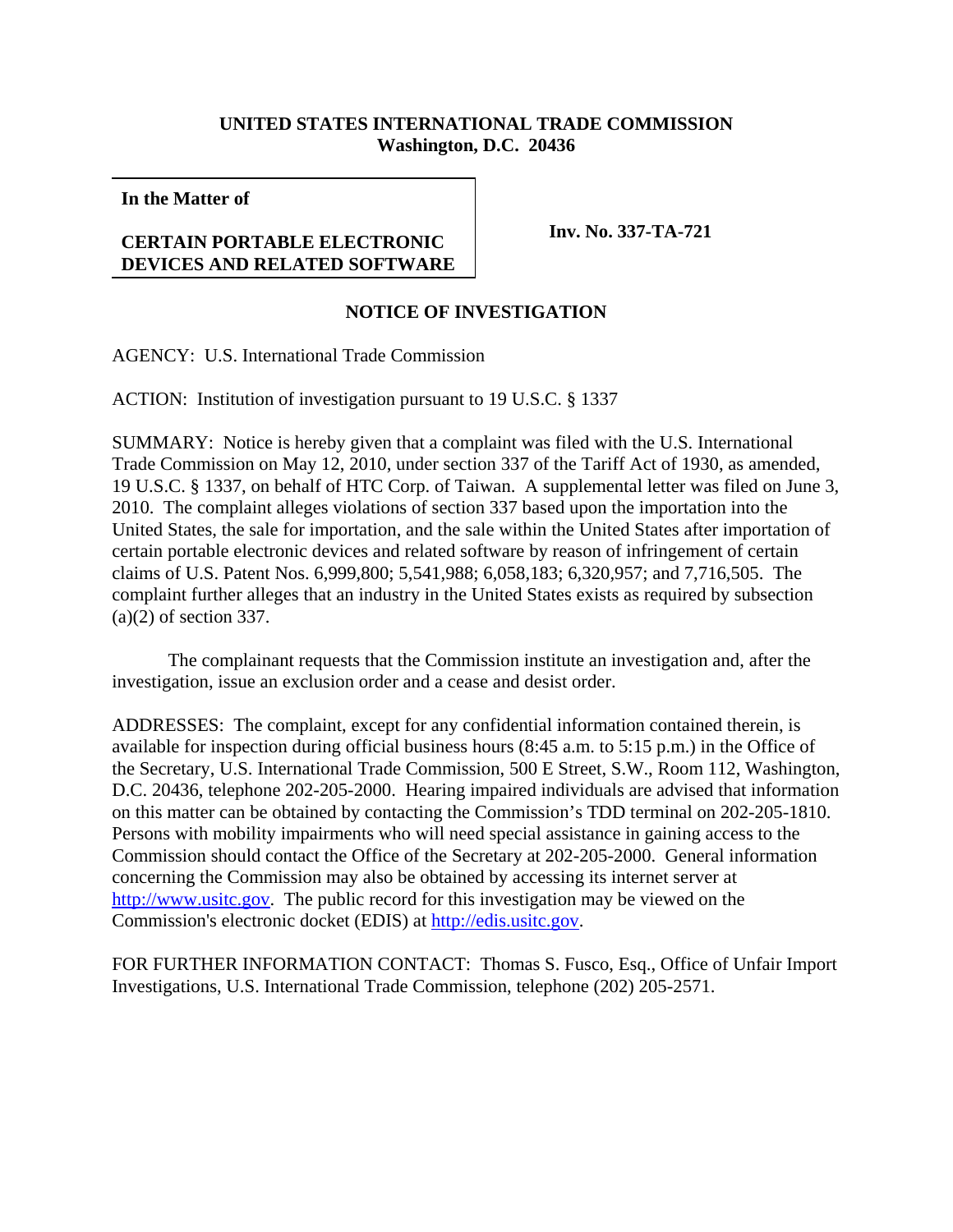AUTHORITY: The authority for institution of this investigation is contained in section 337 of the Tariff Act of 1930, as amended, and in section 210.10 of the Commission's Rules of Practice and Procedure, 19 C.F.R. § 210.10 (2010).

SCOPE OF INVESTIGATION: Having considered the complaint, the U.S. International Trade Commission, on June 10, 2010, ORDERED THAT –

(1) Pursuant to subsection (b) of section 337 of the Tariff Act of 1930, as amended, an investigation be instituted to determine whether there is a violation of subsection  $(a)(1)(B)$  of section 337 in the importation into the United States, the sale for importation, or the sale within the United States after importation of certain portable electronic devices or related software that infringe one or more of claims 1-4, 6, 10, 11, 14, and 15 of U.S. Patent No. 6,999,800; claims 1 and 10 of U.S. Patent No. 5,541,988; claims 20, 21, and 30 of U.S. Patent No. 6,058,183; claims 1, 2, 8, 9, 39, and 42-44 of U.S. Patent No. 6,320,957; and claims 1-3 of U.S. Patent No. 7,716,505, and whether an industry in the United States exists as required by subsection (a)(2) of section 337;

(2) For the purpose of the investigation so instituted, the following are hereby named as parties upon which this notice of investigation shall be served:

(a) The complainant is:

HTC Corp. 23 Xinghua Rd. Taoyuan City Taoyuan County 330 Taiwan

(b) The respondent is the following entities alleged to be in violation of section 337, and is the party upon which the complaint is to be served:

> Apple Inc. 1 Infinite Loop Cupertino, CA 95014

(c) The Commission investigative attorney, party to this investigation, is Thomas S. Fusco, Esq., Office of Unfair Import Investigations, U.S. International Trade Commission, 500 E Street, S.W., Suite 401, Washington, D.C. 20436; and

(3) For the investigation so instituted, the Honorable Paul J. Luckern, Chief Administrative Law Judge, U.S. International Trade Commission, shall designate the presiding Administrative Law Judge.